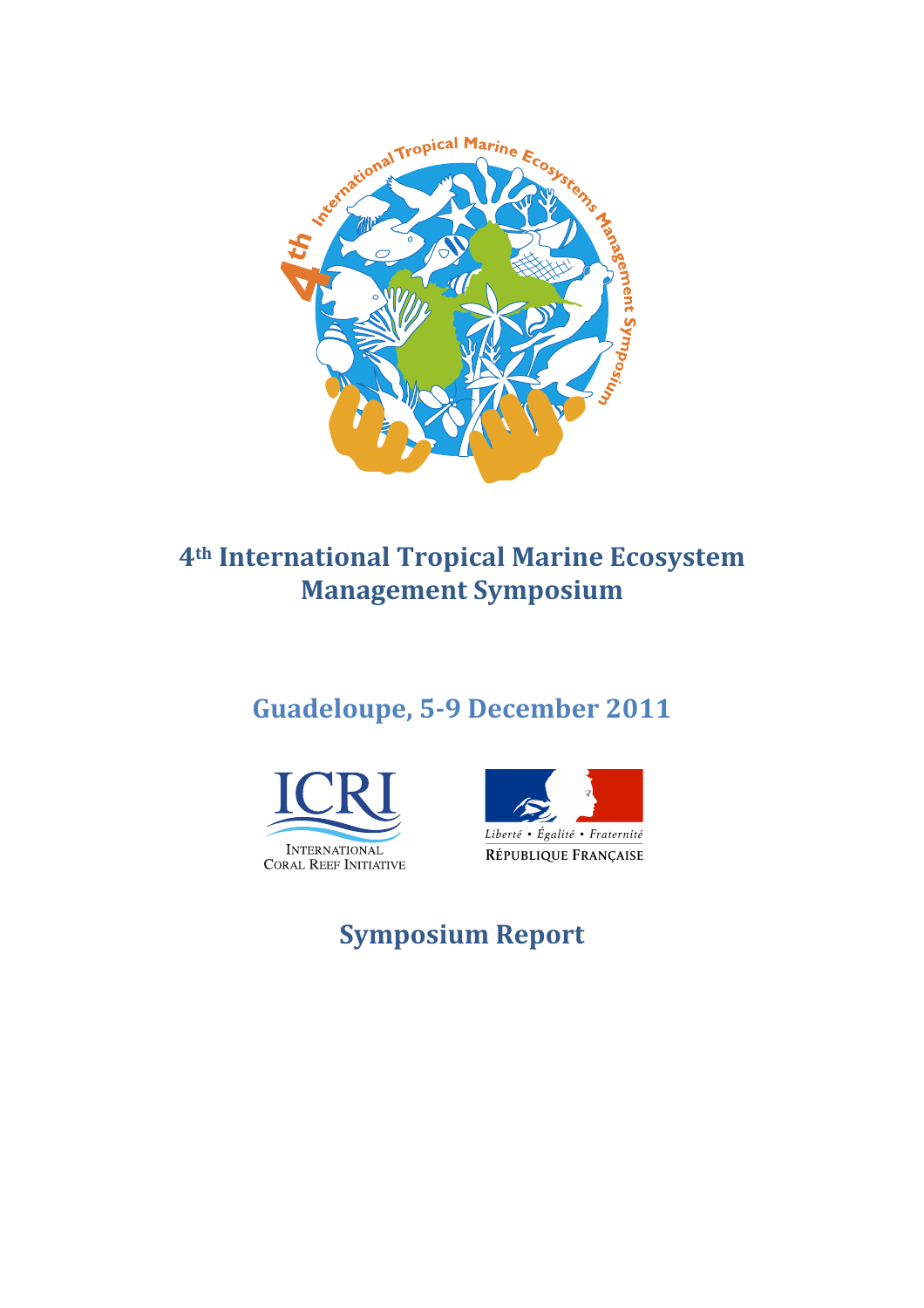#### **ACKNOWLEDGEMENTS**

The  $4<sup>th</sup> International Tropical Marine Ecosystem Symposium (ITMEMS4) was jointly$ hosted by the ICRI Secretariat and the Government of France. In addition, the following organizations generously provided support for the organization of the event and to enable the participation of managers and stakeholders from around the world:

- The Buccoo Reef Trust (www.buccooreef.org)
- Japan Ministry of Environment (www.env.go.jp/en/)
- US Department of State (www.state.gov)
- Dutch Caribbean Nature Alliance (www.dcnanature.org)
- Joint Nature Conservation Committee
- International Coral Reef Initiative (www.icriforum.org)
- International Coral Reef Action Network (www.icran.org)
- SeaWeb (www.seaweb.org)

Thanks are also due to members of the ITMEMS4 Organizing Committee who provided support and guidance to the design of the technical programme, and to Russ Avery (SeaWeb) for his support for local logistics and video documentation of participant experiences.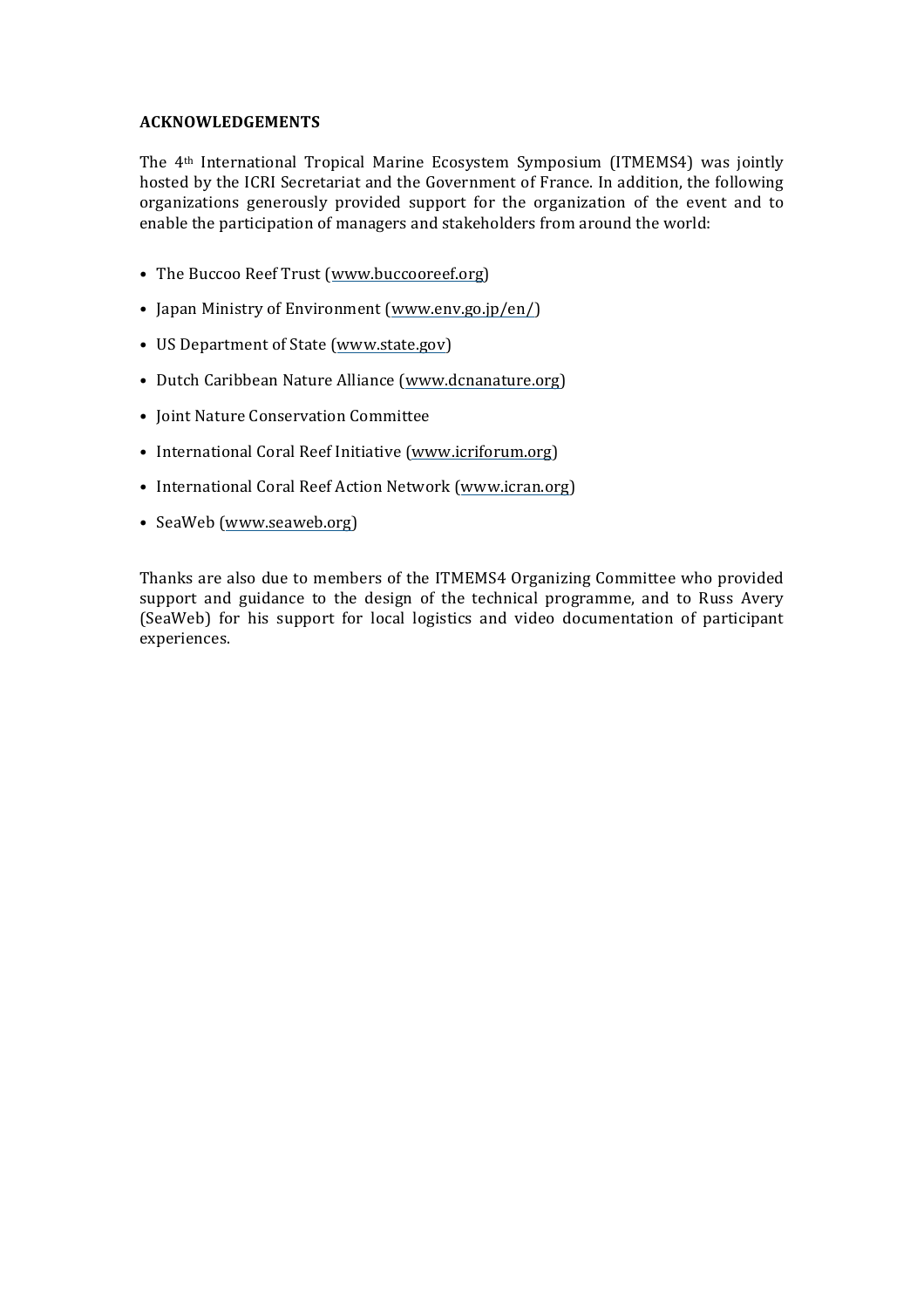#### **BACKGROUND**

The International Tropical Marine Ecosystem Management Symposium (ITMEMS) is a flagship activity of the International Coral Reef Initiative (ICRI). Convened previously in Australia (1998), the Philippines (2003) and Mexico (2006), ITMEMS aims to strengthen the capacities of coastal and marine managers to conserve and promote the sustainable use of coral reefs and related ecosystems.

The Government of France generously hosted the  $4<sup>th</sup>$  ITMEMS (ITMEMS4) on behalf of the ICRI Secretariat, in Guadeloupe from  $5-8$ <sup>th</sup> December 2011. This document provides an overview of the Symposium.

### **OBJECTIVES**

#### The goal of ITMEMS4 was to 'strengthen the capacities of participants to address *management challenges in the local context'.*

ITMEMS4 sought to combine practical activities with training to bridge identified gaps in knowledge and experience. Building on the lessons and successes of previous ITMEMS, five core-learning elements were selected as fundamental components of the ITMEMS4 technical programme to support attainment of the above objective:

- **Knowledge and experience exchanges –** providing space for participants to share management experiences and to learn from each other/share knowledge from other disciplines;
- Exposure to emerging science/technology relating current or emerging science and building capacity to access and apply this information in differing contexts;
- **Evidence-based approaches, tools and resources** helping managers to tap into existing tools and resources and understand how they are being/can be applied and for what benefit;
- **Partnerships and network development** helping managers to access existing learning networks and partnerships, and identifying and building linkages to networks and partnerships that will support learning and management beyond ITMEMS4;
- **Communications and behavior change –** encouraging participants to develop and access relevant messages and materials to help give voice to their priority issues;

#### **PARTICIPATION**

The 4-day meeting convened 57 international participants from 21 countries (see Annex 1), engaging early career managers and field staff on the frontlines of tropical marine conservation and natural resource management. Preference was given to participants with full time responsibility for a tropical marine ecosystem or area (not necessary in association with an MPA) and the implementation of on the water management activities.

Participants joined with 16 international facilitators, inspirational speakers and leaders from a range of different disciplines (e.g. science, media) to strengthen mutual understanding, and to build capacities for the effective management of tropical marine ecosystems.

To ensure that the event reached the intended target audience, all interested parties were required to submit an application form which was used to assist the Organizing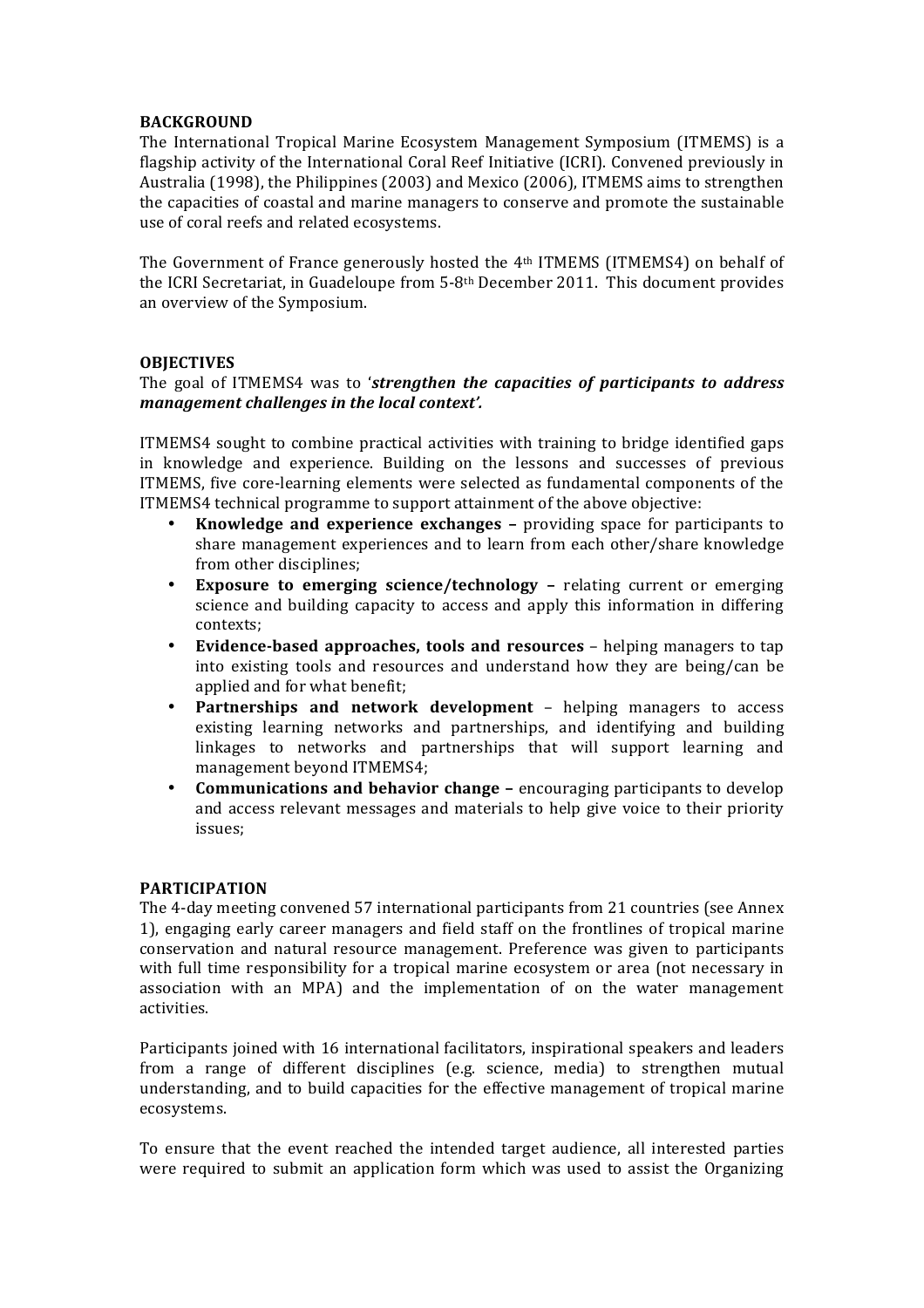Committee to better understand local priorities and interests of managers, and also to allocate the limited places to those managers who could really benefit from this event.

#### **ORGANISATION**

In collaboration with an international committee, the International Coral Reef Action Network (ICRAN) and SeaWeb provided support to ICRI for the development of the technical agenda for ITMEMS4. Participants for ITMEMS4 were engaged via the ITMEMS website and Facebook pages. All presentations and outputs from ITMEMS4 will be made available for download from the website.

## **TECHNICAL!PROGRAMME**

ITMEMS4 was designed to have a greater focus on capacity development and training than previous symposia through interactive seminars and practical activities. The updated format was intended to improve the value and relevance of the event and its outputs to managers, building on lessons learned from previous ITMEMS.

Eight mentoring and professional development workshops were designed in collaboration with international mentors to respond to priority management and training needs as identified by managers (Annex 5). These workshops formed the central elements of the agenda and sought to engage managers in targeted discussion, experienced based learning, practical training and knowledge exchanges around priority issues. The technical agenda also included:

- Side events to showcase and translate the latest scientific advances around emerging issues (e.g. ocean acidification and alien invasive species control (i.e. the lionfish invasion in the Caribbean) and eradication) and explore the relevance for management;
- 'Surgery sessions' to provide an opportunity for participants to engage directly with international mentors and seek technical support in response to challenges specific to their local site context;
- Participant exchanges (e.g. MPA video showcases); and
- A site visit to the Guadeloupe National Park following the closure of the meeting; participants were accompanied by marine management staff providing further opportunities for information and experience exchanges.

To ensure the added value of ITMEMS4 for the target audience, each professional development workshop was designed to:

- Maintain an emphasis on site level management challenges and constraints;
- Engage participants through 'learning by doing' approaches;
- $\cdot$  Encourage active participation from all participants;
- Recognize and build on existing trainings and workshops in subject areas;
- Facilitate consideration of integrated tropical ecosystems and ecosystem-based approaches;
- Encourage cross learning and exchange between break out groups and also between workshops; and
- Help participants to connect the relevance of each session to their home context, and understand how new skills, tools and resources can be applied in decisionmaking.

Key technical sessions are described in detail in the next section. The agenda is detailed in Annex 2.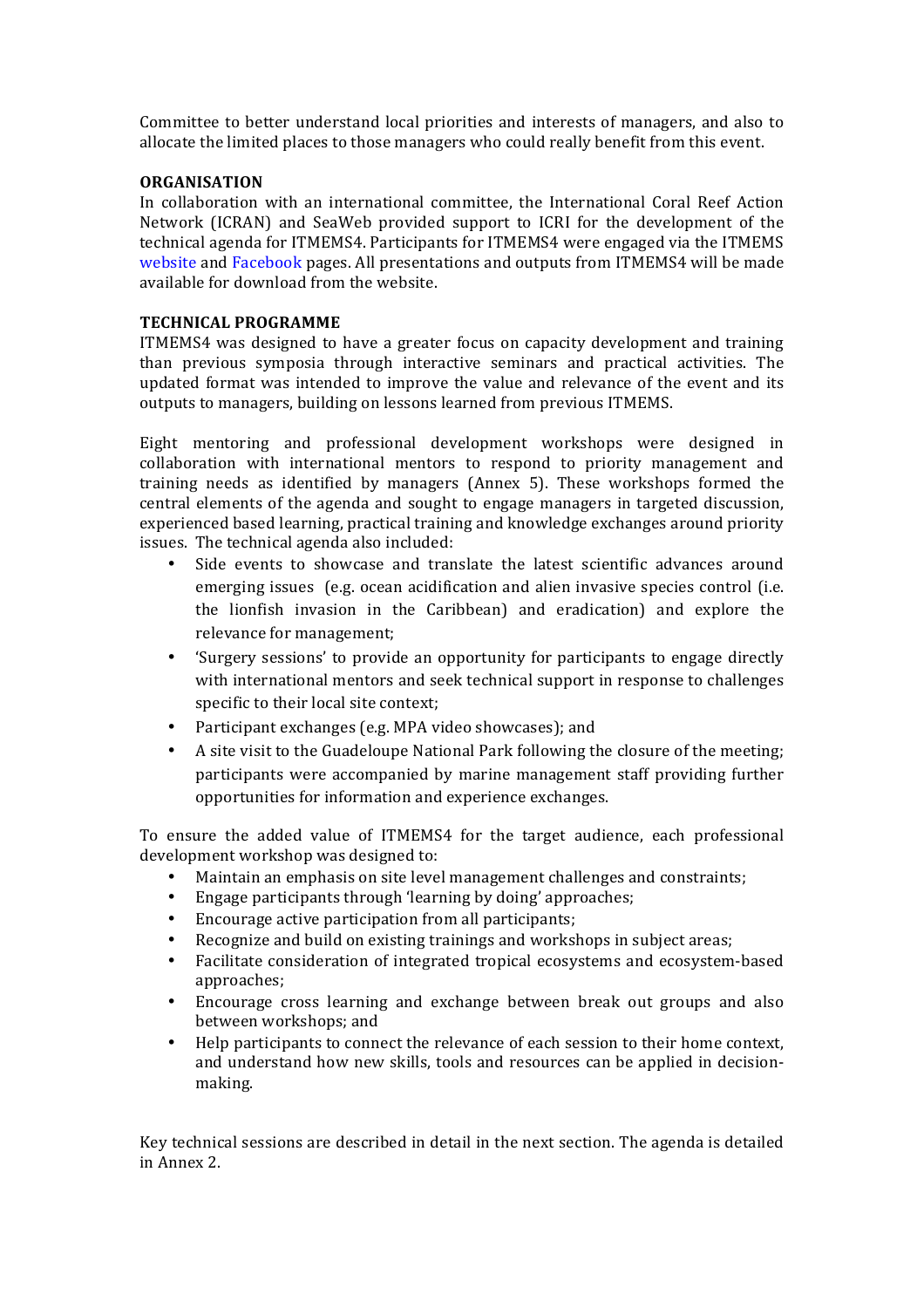## **ITMEMS4 TECHNICAL PROGRAMME - SESSION OUTLINES**

### *Strategic)Communications*

## Mentors: Scott Radway (SeaWeb) and Lisa Dropkin (Edge Research)

While innovative tools are continuing to be developed to better manage marine ecosystems, there is a huge gap between what the scientific community understands and what the general public knows. There is also a huge gap between what science tells us and the short-term interests that more often drive policymaking. The problem? It all boils down to communications. SeaWeb and Edge Research started ITMEMS4 with a facilitated a series of interactive sessions that provided participants with a suite of tools to ensure science turns into action. Subjects covered included:

- An overview of what it means to effectively plan for communications;
- Breakout exercises to establish SMART goals for communications;
- The role of market research to help understand your audience;
- Practical exercises to craft compelling messages for your target audience; and
- Introduction to key tools of the trade.

#### *Marine Spatial Planning*

Mentors: Tundi Agardy (Sound Seas), Vera Agostini (TNC) and Daria Siciliano (SeaWeb)

Marine Spatial Planning (MSP) is a tool that brings together multiple users of marine spaces to make informed and coordinated decisions about how to use marine resources sustainably. The process is designed to create a more comprehensive picture of a marine area identifying where and how an area is being used, and what natural habitats and species exist. Through planning and mapping managers can consider the cumulative effect of uses in the same area and proactively minimize conflicts. The emphasis of this session was on how to implement strategies and approaches that emerge from marine spatial planning (MSP) efforts, rather than the planning processes itself. Mentors encouraged participants to explore the relevance of MSP at the local level in order to set marine protected areas (MPAs) within a broader spatial management framework. Subjects covered included:

- The relevance of MSP to site level managers goals and benefits;
- The connection between MPAs and MSP overlaps, synergies and bridges;
- Mock visioning exercises and role play to establish broad goals for MSP;
- Exchange of specific challenges faced by managers in implementing MSP at the site level:
- Identification and prioritization of paths forward and solutions to shared challenges (including the capacity building and stakeholder engagement needs to advance solutions); and
- Introduction to MSP and ecosystem based management tools that can support problem solving.

The SeaWeb 'Trade Off Game', used extensively by numerous agencies and organizations, in many previous MSP trainings was also made available for use as an additional activity. This game encourages dialogue, role-play and decision-making among participants and was used to solidify learning.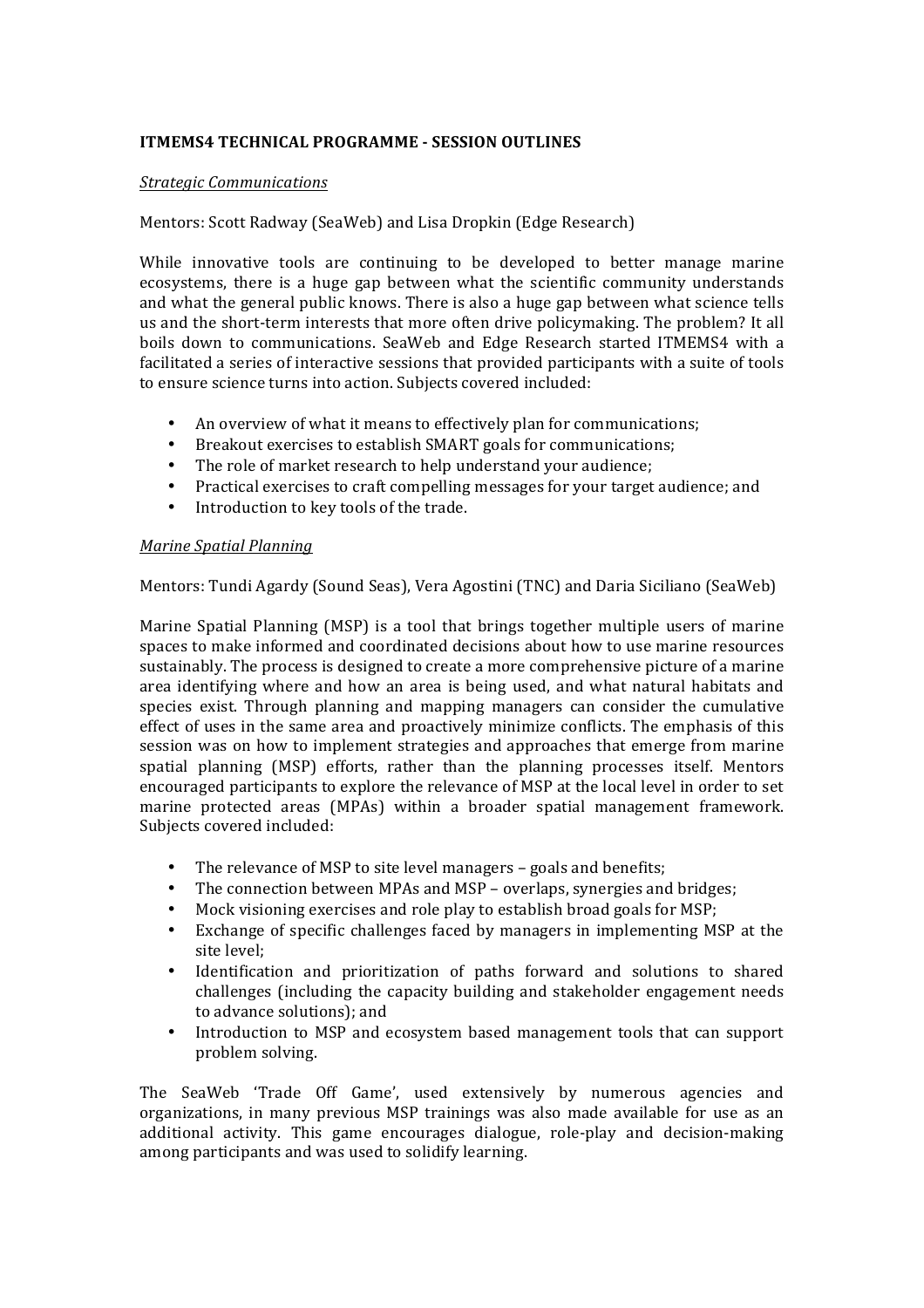#### *Resilient)Ecosystems*

## Mentors: Stephanie Wear (TNC) and David Obura (CORDIO)

The increased frequency and intensity of mass coral bleaching across the globe requires the marine conservation community to respond with innovative new strategies to build resilience into MPAs. Building coral reef survivability based on patterns of resistance and resilience is a relatively new concept. This session was designed to introduce participants to the principles of resilience and key aspects of how to manage coral reef ecosystems for improved resilience. Given the context specific nature of resilience, this session focused on the relevance of resilience for local level decision-making and management strategies. Activities included:

- Understanding the goals and relevance of resilience monitoring and management to site level managers – what is it about and what management benefits can it have;
- Exchange among participants of personal interpretations of what resilience means to them;
- Breakout group exercises to identify the current challenges faced in measuring/monitoring for resilience and using this in management;
- Exchange of ideas for resolving these challenges;
- Identification of resilience indicators and factors already recorded by participants to identify state of knowledge and information gaps at the field level in measuring/monitoring for resilience; and
- Practical mapping exercise to apply resilience principles and identify what management actions to take based on the information provided.

## *Sustainable)Financing)of)MPAs*

## Mentor: Thomas Binet (CEMARE and University of Portsmouth)

Globally, the number of MPAs registered by the United Nations has been multiplied ten times over the past 40 years. However, financing of MPAs has not followed the same trend. Recent estimates indicate that MPAs worldwide suffer from a deficit of funding of between 1 billion and 1.7 billion USD. This lack of funding has led to insufficient resources (both human and material) available to correctly manage and enforce management measures in MPAs. A direct consequence of this lack of funding is most often the continuous degradation of ecological resources and ecosystems under protection in MPA. This session sought to provide MPA managers with a clearer vision of the economics of MPAs, such as financial planning, estimation of costs, development of income, preparation of business plans, and design of long-term financial strategy. Activities included:

- Introduction to cost-benefit analyses and their respective uses in local MPA contexts;
- Review of MPA business planning key content, purpose;
- Overview of common and innovative financing mechanisms used to support MPA financing (e.g. user fees; payment for ecosystem services, trust funds);
- Practical exercises to design a long-term financing strategy for a MPA using case study data; and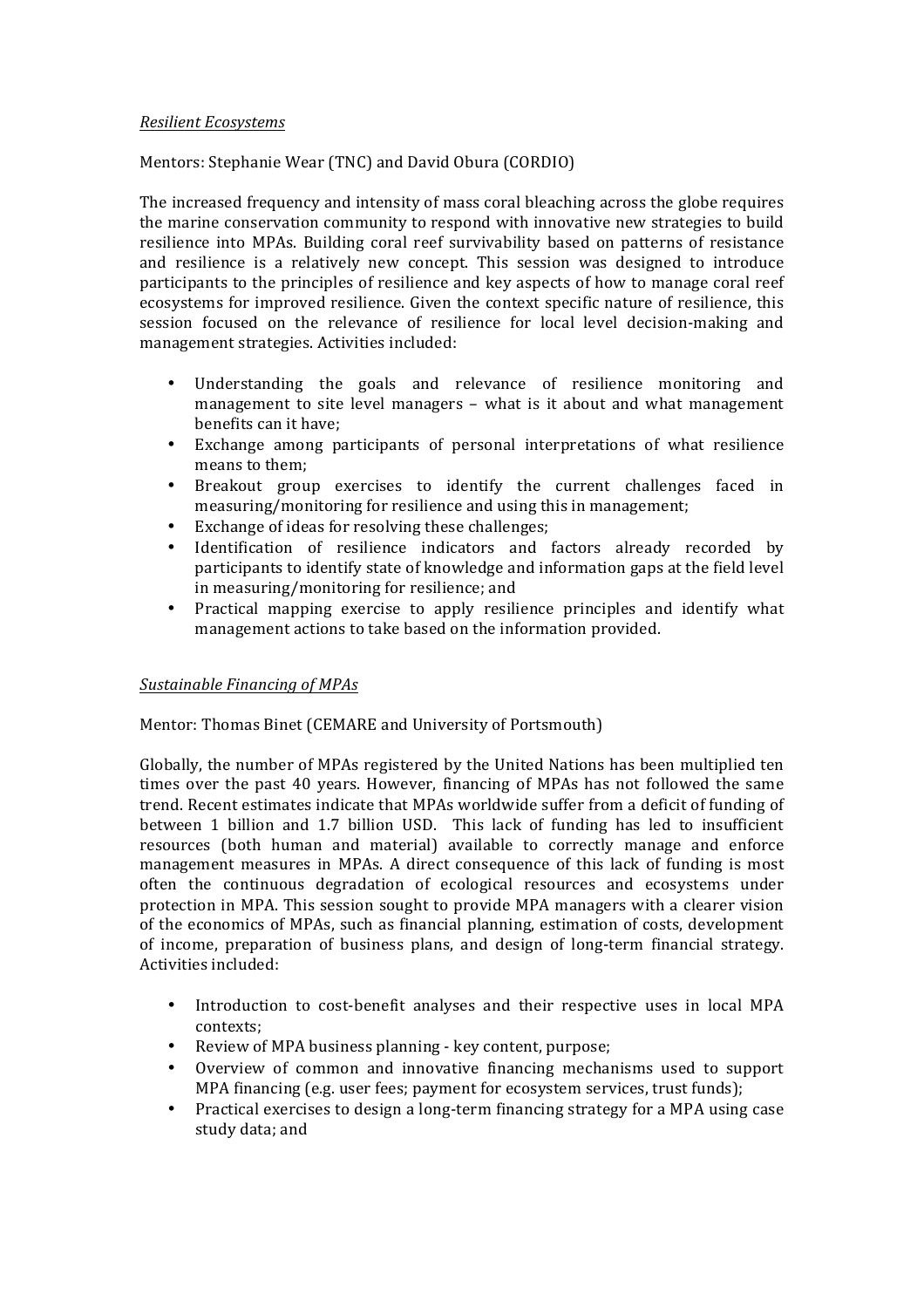• Presentation and critical appraisal of strategies to explore difficulties encountered in preparing an MPA sustainable financing strategy and key drivers of success.

### *Monitoring)Priority)Setting)in)Tropical)Marine)Ecosystems*

Mentors: Annelise Hagan (Southern Environment Association) and Ruben Torres (Reef Check DR)

Monitoring plays a critical role in the management of MPAs, providing the essential information required to make management decisions and to determine if those decisions are working. Despite there being a number of tools and resources, managers highlight significant challenges to design and implement monitoring programmes within the constraints of their technical and financial resources. Through breakout groups and practical exercises this session sought to explore key priorities and objectives that participants have for monitoring, and the limiting factors in effectively implementing monitoring. Participants were supported by mentors through a mock exercise to set up a monitoring program, thinking through all aspects of the process: why the need? site selection, selection of team, limitations, appropriate methodologies, and implementation.

### *Facilitation)and)Conflict)Resolution*

Mentors: Stephanie Kavanaugh (NOAA National Ocean Service) and Rich Wilson (Seatone)

Some of the most challenging decisions in coastal management stem from the relationship between people and the environment and the attitudes, perceptions and beliefs of stakeholders can have significant bearing on the effectiveness of coastal resource management interventions. To help participants effectively engage key stakeholders and address complex human-based challenges, this session sought to develop the skills of participants to plan and facilitate effective participatory processes, engage with difficult stakeholders, and learn ways to manage conflicts within groups. Break out sessions and role-play were used to introduce participants to commonly used techniques and to allow evaluation of their relevance to differing local contexts.

#### *Maximizing Success Through Mentoring, Peer Exchange and the Transfer of Effective MPA* **Management Models**

#### Mentor: Rich Wilson (Seatone)

Mentoring, or what is sometimes referred to as 'peer coaching' has long been recognized as an organizational and developmental tool that can enhance professional competencies, strengthen institutional capacity and lead to the transfer of knowledge, skills and abilities at multiple scales. In mentoring programs, mentors demonstrate, explain and model while protégés observe, question, explore and apply new skills. As MPAs around the world devise effective management strategies, the concept and practice of mentoring takes on new relevance and may serve to create channels, resources and opportunities that spread institutional knowledge and replicate successful management models.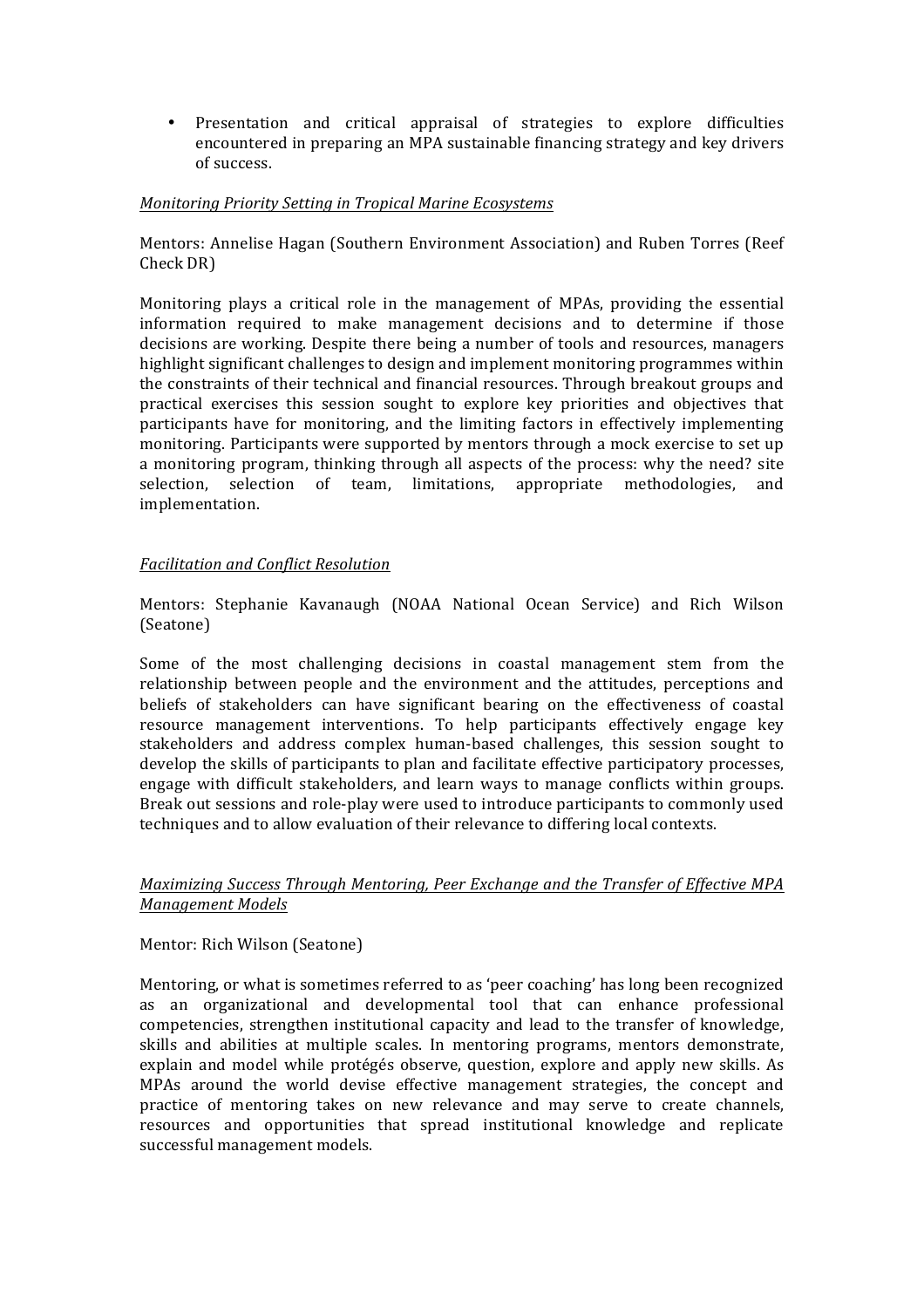In this interactive session participants sought to identify the components of a successful mentoring programme and explore how best to incentivize and administrate participation. The needs, interests and insights of participating managers will be used to contribute to the development of a framework for *Mentoring and Peer Exchange* led by CAMPAM and the UNEP Caribbean Environment Programme.

#### *Field)Investigation)and)Marine)Resource)Injury Events*

Mentor: Dave Gulko (Department of Land and Natural Resources, Hawaii)

Regardless of region, most coral reef ecosystems are under various levels of anthropogenic impact. In areas where a management plan is in place with regulations outlined to protect the marine environment, management authorities are often limited in resources to enforce those regulations. The capacity of resource managers to respond to short-term human impact incidences is often limited in terms of training, time, and financial means. Building upon the successful ICRI training for field investigators in investigative, forensic, and rapid ecological assessment techniques, this session sought to introduce ITMEMS4 participants to methods for accurate assessment and data collection in response to natural resource injury events in order to maximize prosecution, mitigation, or negotiation success.

#### **KEY!OUTPUTS**

During the course of ITMEMS4 participants were encouraged to share information on their key challenges in managing tropical ecosystems along with solutions and innovative approaches that have been successful in their local contexts. Tropical marine ecosystem managers from Montserrat, Belize, Indonesia, Mexico, Philippines, Thailand, and Kenya, worked with SeaWeb to document common priority challenges and the relevant lessons that they had drawn from participation in ITMEMS4. A compilation of these video interviews can be found from the link below http://www.youtube.com/watch?v=2VSBv9QF3Oc. This link will also be added to the ITMEMS website www.itmems.org in due course along with case study write-ups of innovative management responses (Annex 6).

#### **LESSONS!LEARNED**

The following are quotes from participants in the feedback forms:

*"Without)a)doubt)the)most)useful)sharing)experience)I've)had)at)a)workshop.)I'm)really) grateful there's an event of this kind that focuses on giving managers the concepts, ideas* and tools to do their jobs better."

*"ITMEMS4)has)provided)me)with)the)tools)to)take)home)and)develop)my)organization,) especially in the fields of communication and marine spatial planning."* 

*"This)type)of)event)is)really,)really)needed."*

The updated format for ITMEMS was very well received and participants indicated that the practical training aspects of the event were of significant value. Key lessons learned from the event are captured below and are based on the feedback provided by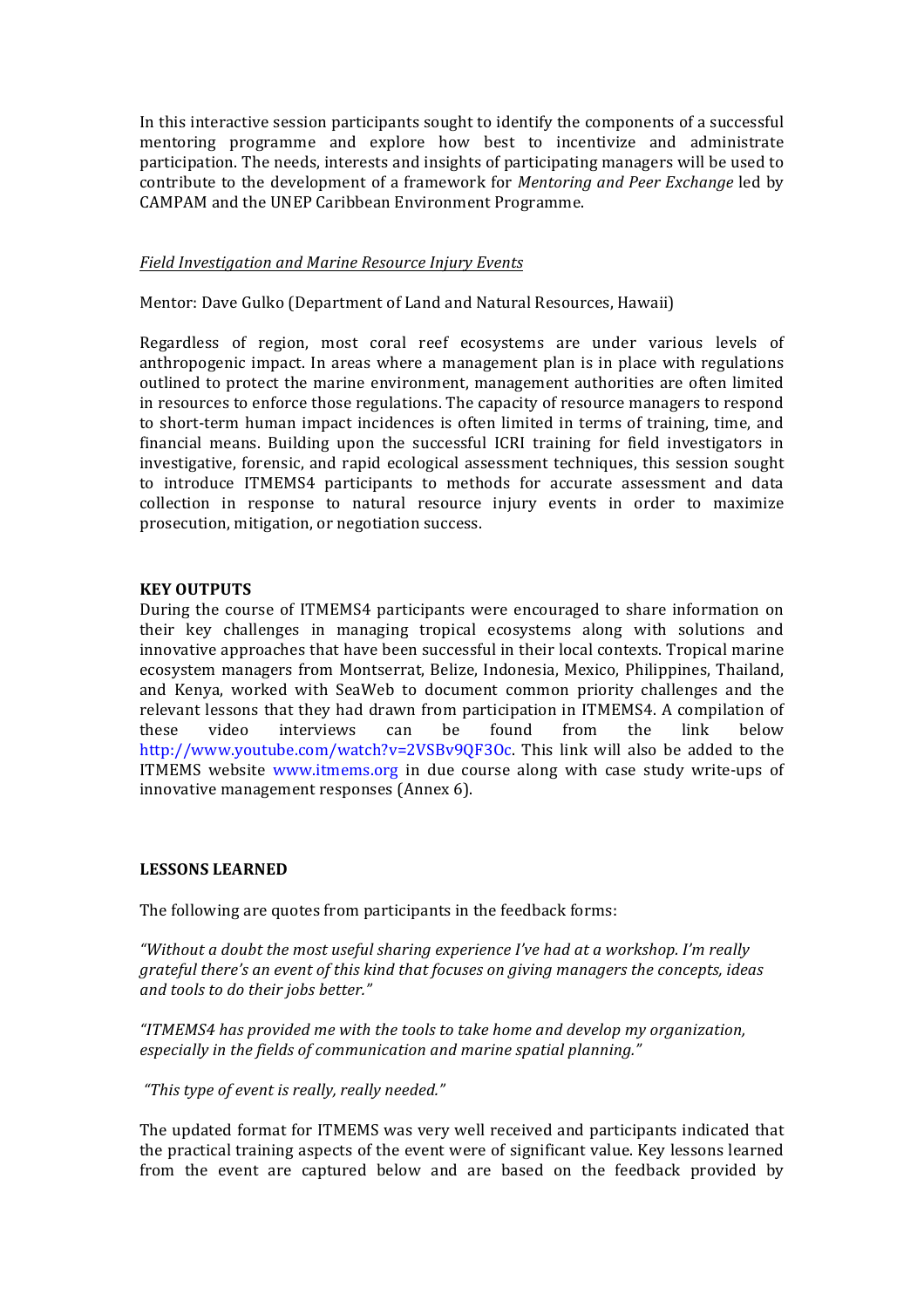participants and mentors; complemented with the experiences of the ITMEMS4 Organizing Committee. This should be used to inform and guide the organization of ITMEMS5.

- Participants valued the many opportunities for interaction and discussion, and enjoyed the chance to listen to the wealth of experiences from other managers. Building additional time in the agenda for participant exchanges is encouraged for future events of this nature;
- The professional development workshops and presentations covered urgent and up-to-date issues on marine conservation and were highly relevant;
- Participants benefited from the diversity of people and countries represented, and appreciated the breadth of difference cultures and contexts;
- ITMEMS4 effectively engaged the core target audience and a diversity of field level managers were represented which enhanced the experiences of participants;
- Early career managers benefited significantly from the networking and mentoring opportunities supported by ITMEMS4 and small group sizes fostered relationship development;
- The informal and supportive atmosphere created by mentors for ITMEMS4 encouraged the inclusion of all participants in breakout group sessions, and discussions;
- The technical surgery sessions, which offered one-on-one time with mentors, were very well received. This gave participants the chance to relate and seek support for their specific local challenges;
- Breakout sessions were considered an effective means of interaction and a good compliment to presentations. It is important to ensure that group work is designed to realize a specific output rather than an activity in and of its own;
- The ITMEMS4 mentors provided floating facilitation support to each other's sessions and actively engaged with participants in group work and discussions when not running their own activities which was important for fostering learning and relationships;
- The active role of the mentors in planning the ITMEMS4 agenda also meant that linkages between different sessions and themes could be effectively identified and built out to best effect:
- The diversity of backgrounds of the mentors was considered a real asset for participants who are dealing with a range of challenges;
- Despite exchanging information on and introducing participants to tools and resources that are in development at the global level, ITMEMS4 maintained a strong emphasis at all times on local level management and how tools can be applied and adapted for local contexts;
- The focus on practical techniques and opportunities for managers to learn and engage in hands on activities was well received. Participants encouraged the format of the event to evolve further to offer additional practical activities;
- The Trade Off game was very well received and considered to offer an excellent learning potential in local site contexts to demonstrate conflicts among user groups;
- There was a good focus on real solutions and actual problems in MPAs which was appreciated;
- Participants were particularly happy to see consideration of themes and skill sets such as communications, facilitation and conflict resolution in the agenda. These types of process skills represent key capacity gaps, but are not normally well covered in marine ecosystem trainings;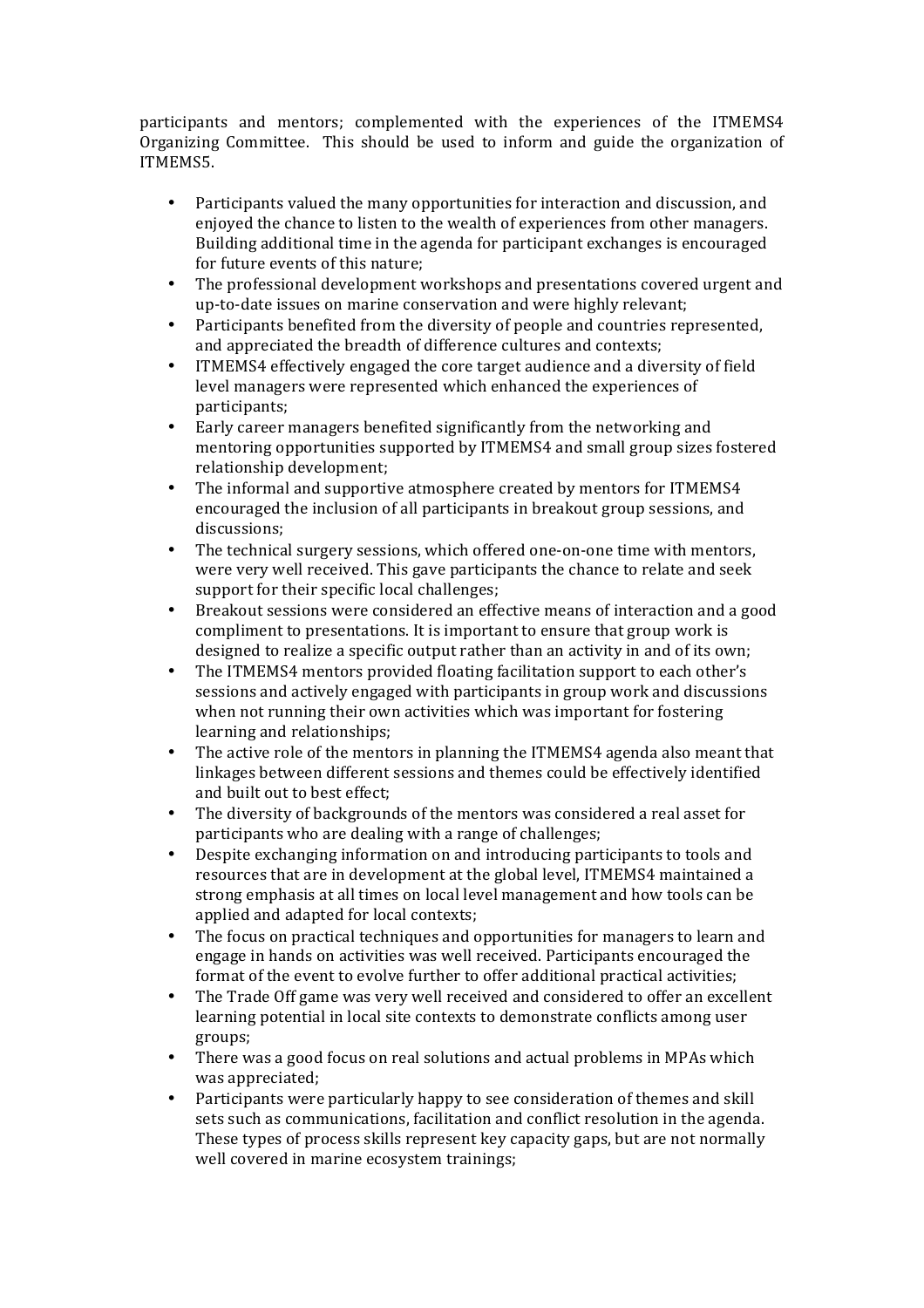- Translation support enabled the active participation of all managers, and whispering translation was considered particularly effective given the break-out group format of ITMEMS4;
- Guadeloupe was not an easily accessible location for participants which increased time in transit (and associated costs), and removed staff from their critical management roles for longer periods;
- There was a significant level of interest in attending ITMEMS4 however the high costs associated with hosting the meeting in Guadeloupe and unavailability of full funding support restricted final participant numbers. To reach this target audience it is highly recommended that more comprehensive funding support be provided for participants;
- The sustainability policy of the hotel restaurant was not very robust and this is something to be considered in more detail when selecting future training locations;
- The agenda for ITMEMS4 was tightly packed and would have benefited from being planned over a longer timeframe to avoid stakeholder fatigue in evening sessions. Participants were particularly keen to have additional time for information sharing;
- Managers would be keen to participate in a side event to showcase their management activities and approaches in more detail;
- Participants would welcome circulation of supporting materials for professional development workshops in advance of the meeting; and
- There is a significant level of interest in ITMEMS  $5.$